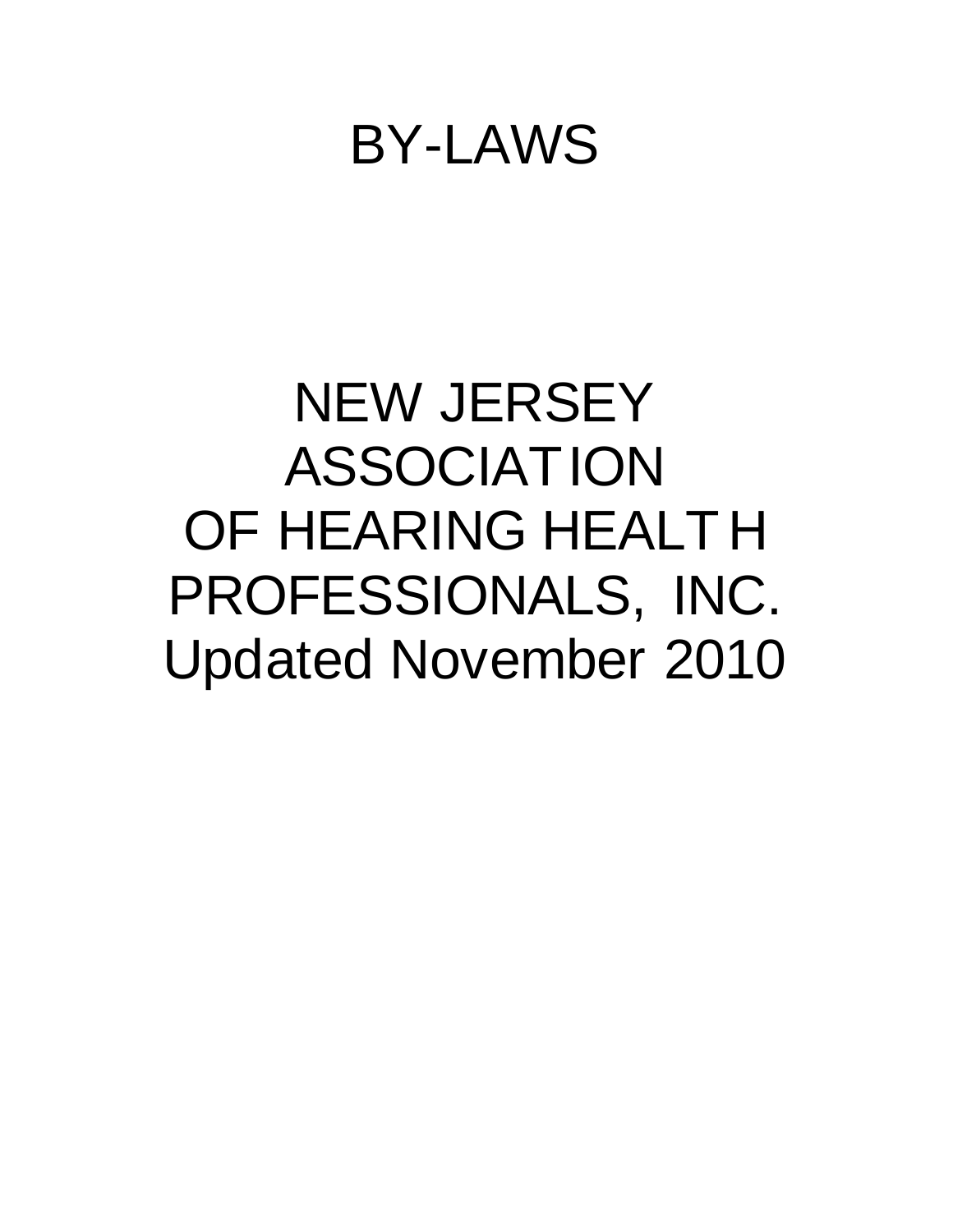## **PHILOSOPHIES**

The New Jersey Association of Hearing Health Professionals subscribe without reservation to the principle that it has a continuing obligation to the hearing handicapped public.

This obligation is to educate, protect, and help however possible, in the rehabilitation of the hard-of-hearing public.

All New Jersey Association activities are directed towards indoctrinating its members with high moral standards, ethical business practices, educational self- improvement and the desire to avail themselves of all the new concepts and facilities at their command.

The aim and purpose of this dedication is to develop and make full use of maximum skills for the benefit of the hearing handicapped.

#### **MINIMUM STANDARDS**

The New Jersey Association of Hearing Health Professionals was the first state organization in the United States to unanimously and voluntarily pass and put into its By-Laws, specific minimum educational standards as to testing, equipment for the testing, fitting, and the dispensing of hearing instruments.

The following committees, within the Association, insure the adherence to these By-Laws.

> Ethics Committee Membership Committee Educational Committee

## **ARTICLE I**

#### **PURPOSES**

The purpose for which the Association is organized is:

1. To promote good will and cooperation among the hearing aid dispensers in the state of New Jersey.

2. To promote the welfare of the hard of hearing public.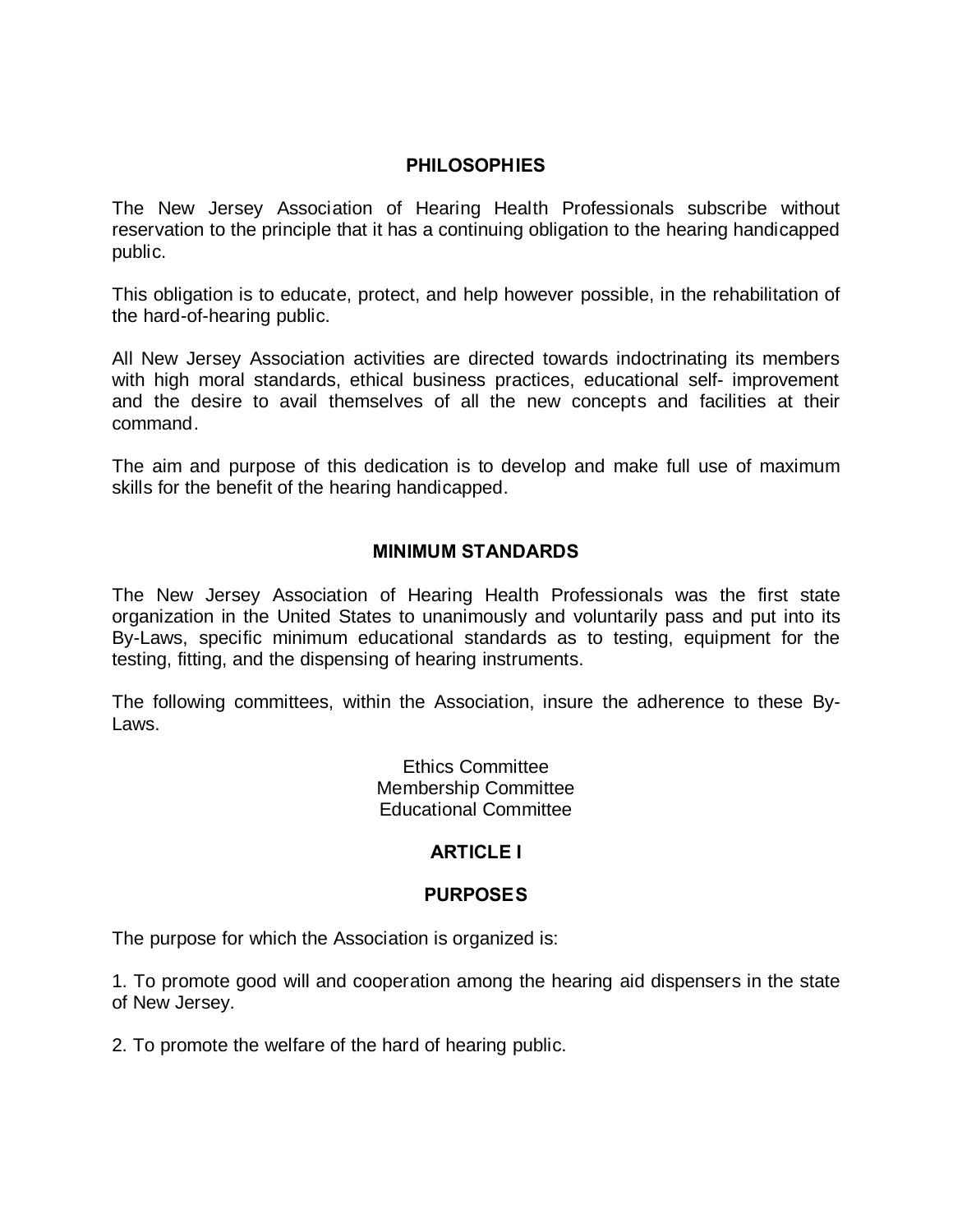3. To encourage the high ethical standards of the members of the New Jersey Association of Hearing Health Professionals as set forth in the CODE OF ETHICS of the International Hearing Society.

4. To promulgate among the general public knowledge and understanding as to the use and value of instruments for the aid to hearing.

5. To improve methods of dispensing, fitting, and using hearing instruments.

6. To foster and encourage the development of a closer relationship between the general public, hearing aid dispensers in the state of New Jersey, and medical profession and others working and allied to the field of audiology.

7. To collect and disseminate information of value to its members and to the general public.

8. To appear for and on behalf of the members, before legislative committees, government bureaus, and other bodies with regard to matters affecting the hearing aid dispensers of the State of New Jersey.

9. To conduct these activities and achieve these objectives without pecuniary profit.

## **ARTICLE II**

## **MEMBERSHIP**

#### **SECTION 1. CLASSIFICATION**

Membership in the Association shall consist of the following classifications:

Full Member, Associate Member, Special Member, Affiliate Member, and Life Member.

## **SECTION Ia. ADMISSION FOR MEMBERSHIP**

The Board of Trustees shall provide by regulation for the admission of members and shall prescribe application forms, procedures and fees. The Board of Trustees may create committees for the review and disposition of membership applications, whose decisions shall be reviewed by the Board of Trustees at the instance of any Association member.

#### **SECTION 2. MEMBERSHIP REQUIREMENTS AND PRIVILEGES.**

## **A. Full Member**

- "Must hold a current New Jersey Hearing Aid Dispensers License.
- Shall have a full vote at regular membership meetings.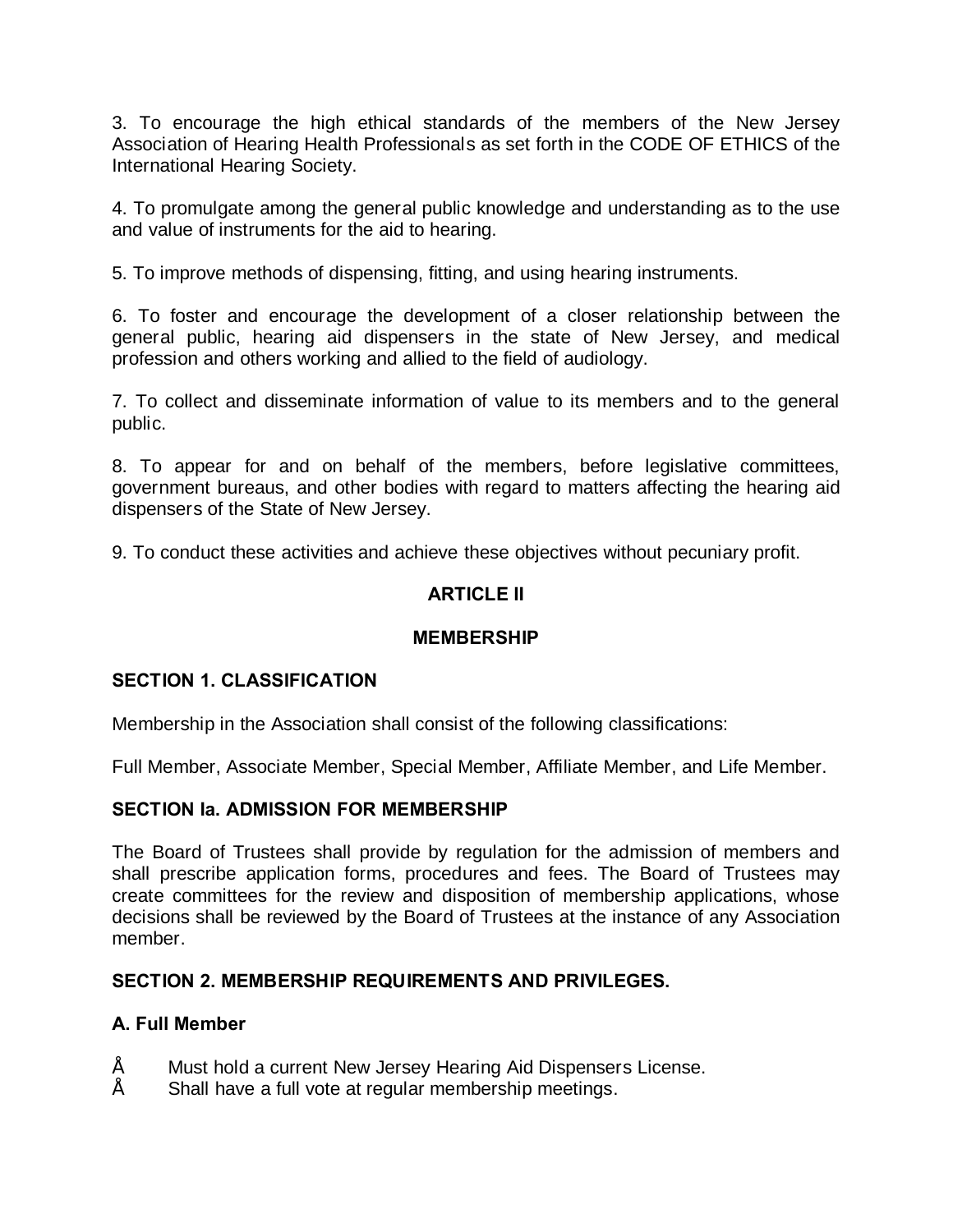• Shall be eligible to be nominated to serve as an officer or trustee on the Board of Trustees of the Association after being a member in good standing for a period of three (3) years.

• Shall receive Association Newsletter, Education and Association Convention discounts, and all member benefits.

## **B. Associate Member**

Shall have a Hearing Aid Dispensers license or other professional license such as a medical doctor, audiologist, or speech language pathologist, etc.

Shall not be able to vote.

## **C. Special Member**

• Shall be a full time student, have a non-audiologist training permit (can become a full member upon being licensed).

Shall not be eligible to hold an office on the Board of Trustees.

Shall receive Association Newsletter, Education and Association Convention discounts.

Shall not be able to vote.

Shall not be eligible to hold office.

## **D. Affiliate Member**

- Shall be a hearing aid dispenser from a state other than New Jersey.
- Shall get Newsletter but no other benefits or privileges.

## **E. Life Member**

• Any full member of the Association who has been a member in good standing for a minimum of three (3) full years and is no longer a hearing aid dispenser in New Jersey or has retired as a hearing aid dispenser in New Jersey may be appointed to be a Life Member by majority vote of the officers and the trustees of the Association. No further dues will be required.

#### **SECTION 3. MEMBERSHIP VOTING**

Each member shall be entitled to cast one vote on all matters which are to be voted on by the general membership.

#### **SECTION 4. REFUSAL TO ADMIT**

The Board of Trustees shall have the right to refuse for membership in the Association for any reason which to them shall deem sufficient in the event of such a refusal, the applicant may reapply in one (1) year.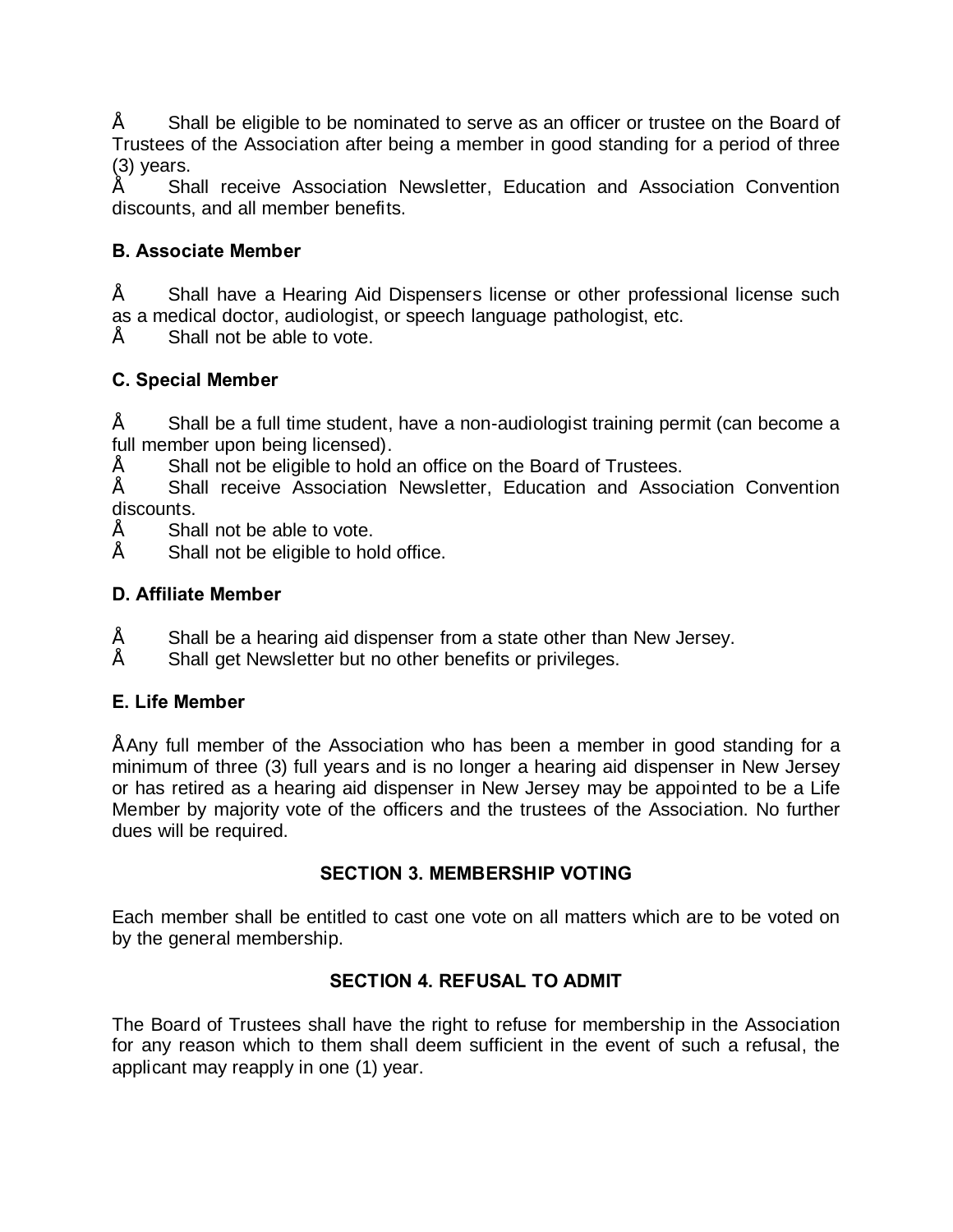## **SECTION 5. MEMBERSHIP NON-TRANSFERABLE**

Membership in the Association is vested in the individual and is not transferable to another person.

#### **SECTION 6. CHARTER MEMBERS**

All members having affiliations with the "New Jersey Hearing Aid Dispensers Association, Inc." prior to June 30, 1960 shall be considered Charter Members.

#### **SECTION 7. TERMINATION OF MEMBERSHIP**

If any member at any time be guilty of an act prejudicial to the best interest of the Association, or to the purpose for which the Association is formed, or fails to conduct himself or herself in accordance with the high ethical standards set forth in the "Code of Ethics" of the International Hearing Society, or whose Hearing Aid Dispensing license has been revoked may be terminated from the Association as per Section 7a, with the approval of the Board of Trustees.

#### **SECTION 7a. PROCEDURE FOR TERMINATION OF MEMBERSHIP**

1. Persons being considered for termination shall be given at least fifteen (15) days' notice in writing of such pending action. Service of such notice shall be made by either personal service, or by Certified mail, return receipt requested at the last known address. Upon receipt of said notice, said member shall have the right to request a hearing either before the Executive Committee, or the full Board of Trustees. Persons requesting such hearing must do so in writing to the President of the Association, via Certified mail, return receipt requested. Upon receipt of such a request for a hearing, the President shall notify the person as to the time and place of such hearing ten (10) days after receipt of notice of intent of termination is served. Member may request written specification of charges against him. Said member shall have the right to crossexamine or hear any testimony against him. He shall have the right to inspect any written evidence presented, and the right to present his defense, and the right to advice of counsel.

2. Hearing shall be conducted by the Executive Committee of the Association. The Chairman of the Membership Committee and Ethics Committee may be present at these proceedings. Witnesses shall appear at this hearing only.

3. The Executive Committee shall prepare a report of the proceedings and make a recommendation to the Board of Trustees at the next regular scheduled Board meeting. The person being considered for termination of membership may request an audience at the stated meeting and may be represented at the meeting by counsel.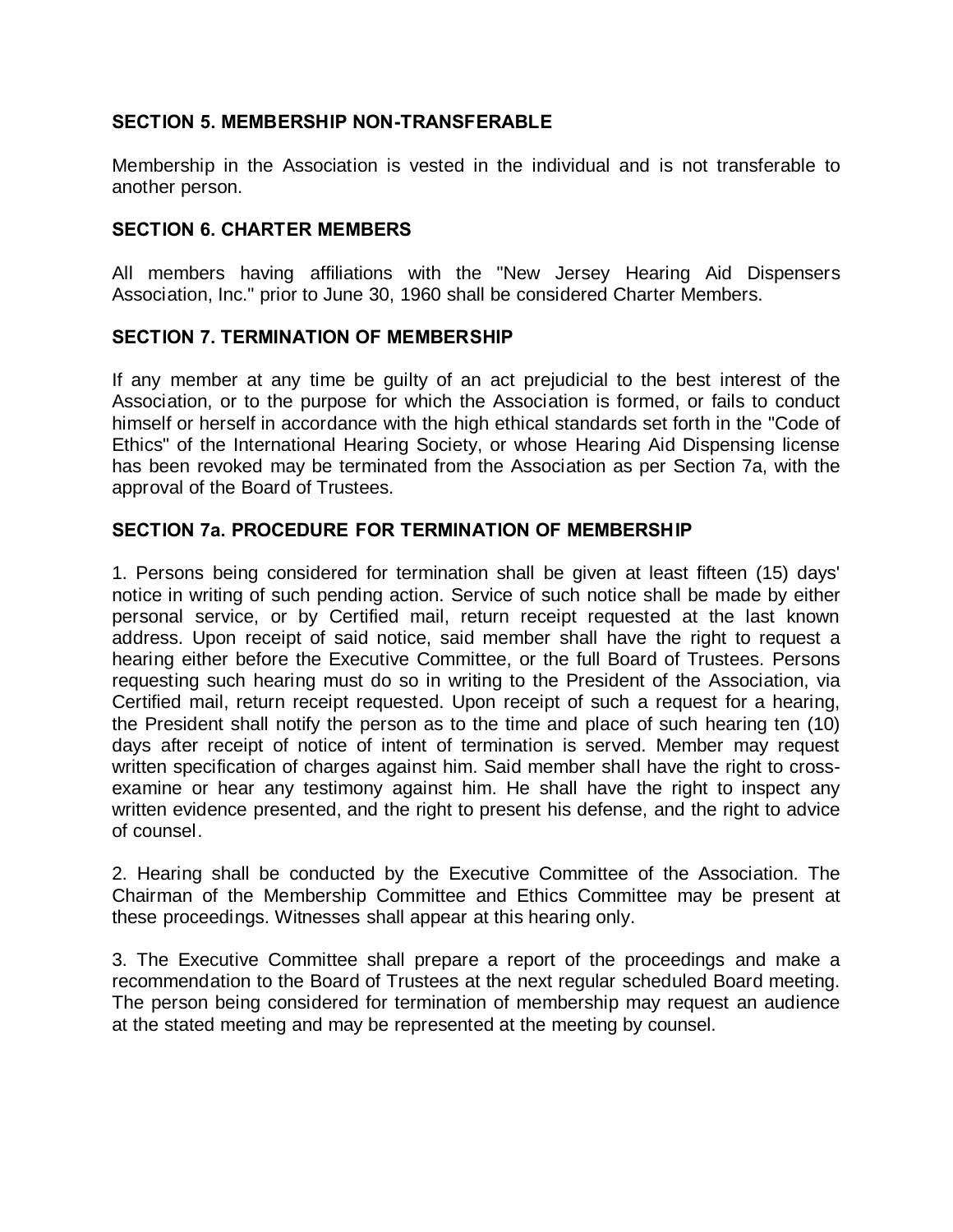4. The Board of Trustees, after considering the matter, shall then vote. A two- thirds majority vote shall be required to terminate membership. Members of the Board may request a secret ballot on this matter.

5. The Secretary of the Association shall notify the member who has been given a hearing as to the Board's decision. This notification shall be either through personal service or by registered mail.

6. Upon termination of membership, said member shall be required to return membership certificate to the Secretary of the Association.

7. Terminated member may apply for reinstatement to the Association one (1) year from the date of termination. The Board of Trustees and the Membership Committee shall act upon the application in the same manner as a new member applying for the first time and he shall again pay the "application filing fee".

## **ARTICLE III**

## **OFFICERS AND TRUSTEES**

#### **SECTION 1. REQUIREMENTS OF OFFICERS AND TRUSTEES**

To be eligible to be nominated under the provisions of these By-Laws, an Officer or Trustee of the Association:

a) Must be a voting member in good standing and to have served as a Trustee for at least one year to become an officer.

b) Must be a voting member in good standing to become a Trustee. C) Must have been actively engaged in dispensing hearing aids for a minimum of three (3) years.

#### **SECTION 2. DUTIES OF TRUSTEES**

The Board of Trustees shall have control and general management of the affairs and the business of the Association. Such Trustees shall in all cases, act as a Board, regularly convene, and they may adopt such rules and regulations for the conduct of their meetings and the management of the Association as they deem proper, not consistent with these By-Laws and the laws of the State of New Jersey.

## **SECTION 2a.**

If an Officer or a Trustee should miss two (2) consecutive Board meetings he shall be termed delinquent in his or her duties and therefore be dismissed as an Officer or as a Trustee of the Association, unless there are mitigating circumstances as determined by the President. It is then the duty of the Board to appoint from the general membership a replacement for the balance of that term.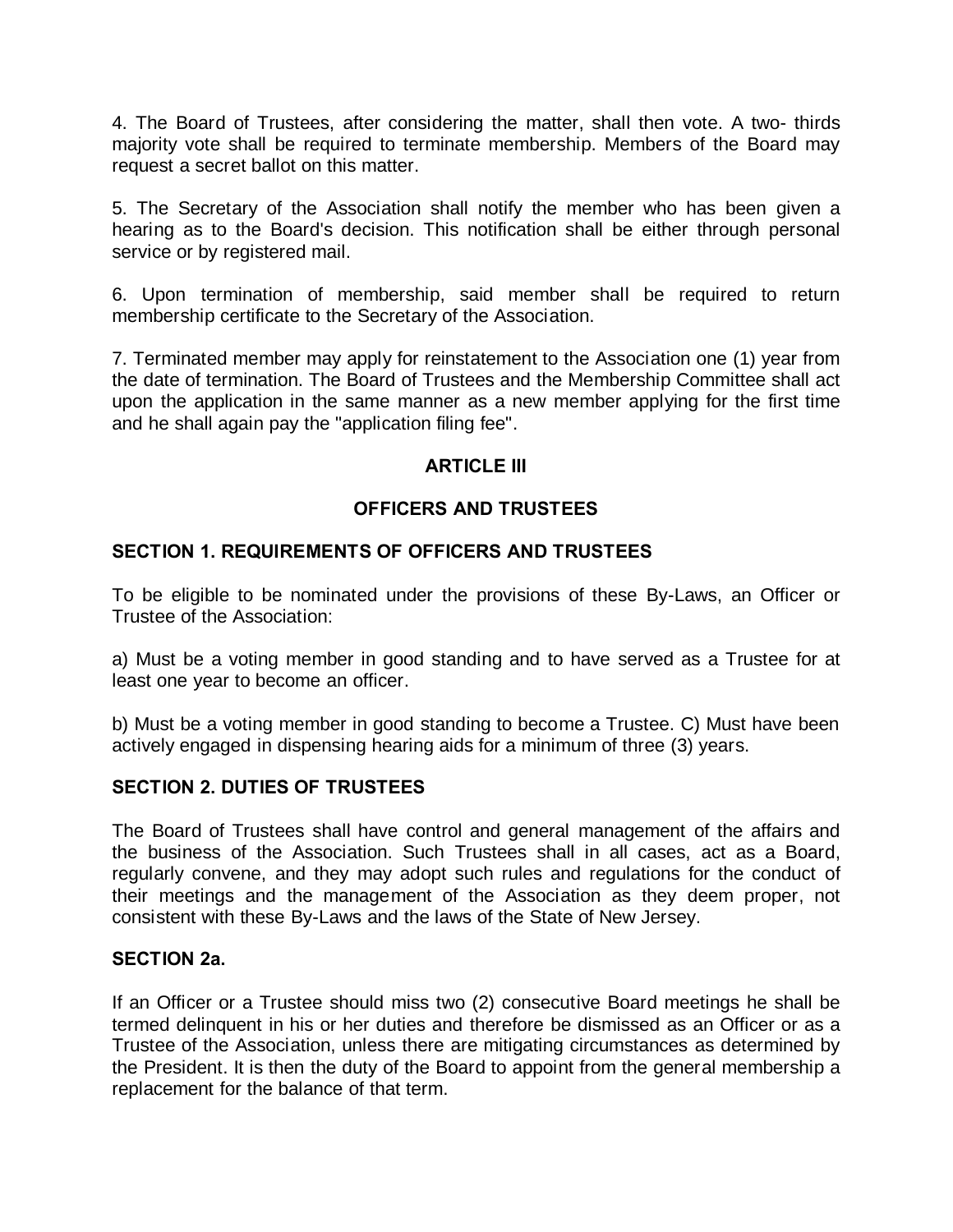## **SECTION 3. MEMBERS OF THE BOARD**

The members of the Board of Trustees shall consist of thirteen (13) members as follows:

a) The Executive Committee shall consist of the president, Vice-President, Secretary and the Treasurer. Each of these officers shall be elected at the annual meeting of the Association for a term of two (2) years.

b) Trustees, there shall be nine (9) Trustees, two (2) shall serve an alternating two (2) year term, not concurrent with each other. Seven (7) shall serve a one year term. The immediate Past President shall serve as a one (1) year Trustee upon the expiration of his or her office. All Past Presidents shall be Ex-Officio members of the Board for life. They shall not have the right to vote at Board meetings unless they have been again duly elected as an officer or Trustee of the Association.

#### **SECTION 4. BOARD MEETINGS**

The Board of Trustees shall hold regular meetings monthly or as the Board deems necessary. Directly following the annual general membership meeting held at the time of the Association annual convention or at such time as is determined by the Board. It shall be at this annual meeting that elections of the Officers and the Board of Trustees shall take place. Special meetings of the Board may be called at any time by the President, or by three (3) members of the Board upon at least ten (10) days notice to each member of the Board, given personally, by mail, telephone or by fax. Notice of any meeting may be waived by the Board.

#### **SECTION 5. QUORUM AT BOARD MEETINGS**

A majority of the Board of Trustees at any meeting shall constitute a quorum.

#### **SECTION 6. DUTIES OF THE OFFICERS**

#### **President**

It shall be the duty of the President to preside at all meetings of the Association, to appoint members to standing committees, to create such other committees and appoint members thereof as is deemed advisable, and to perform such other duties imposed by the laws of Parliamentary Procedure pertaining to the office of President.

#### **Vice-President**

During the absence and/or inability of the president to render and perform the duties or exercise the powers of the president, as set forth in these By- Laws or in the act under which this Association is organized, the same shall be performed and exercised by the Vice-President, and when so acting, shall have all the powers and be subject to all the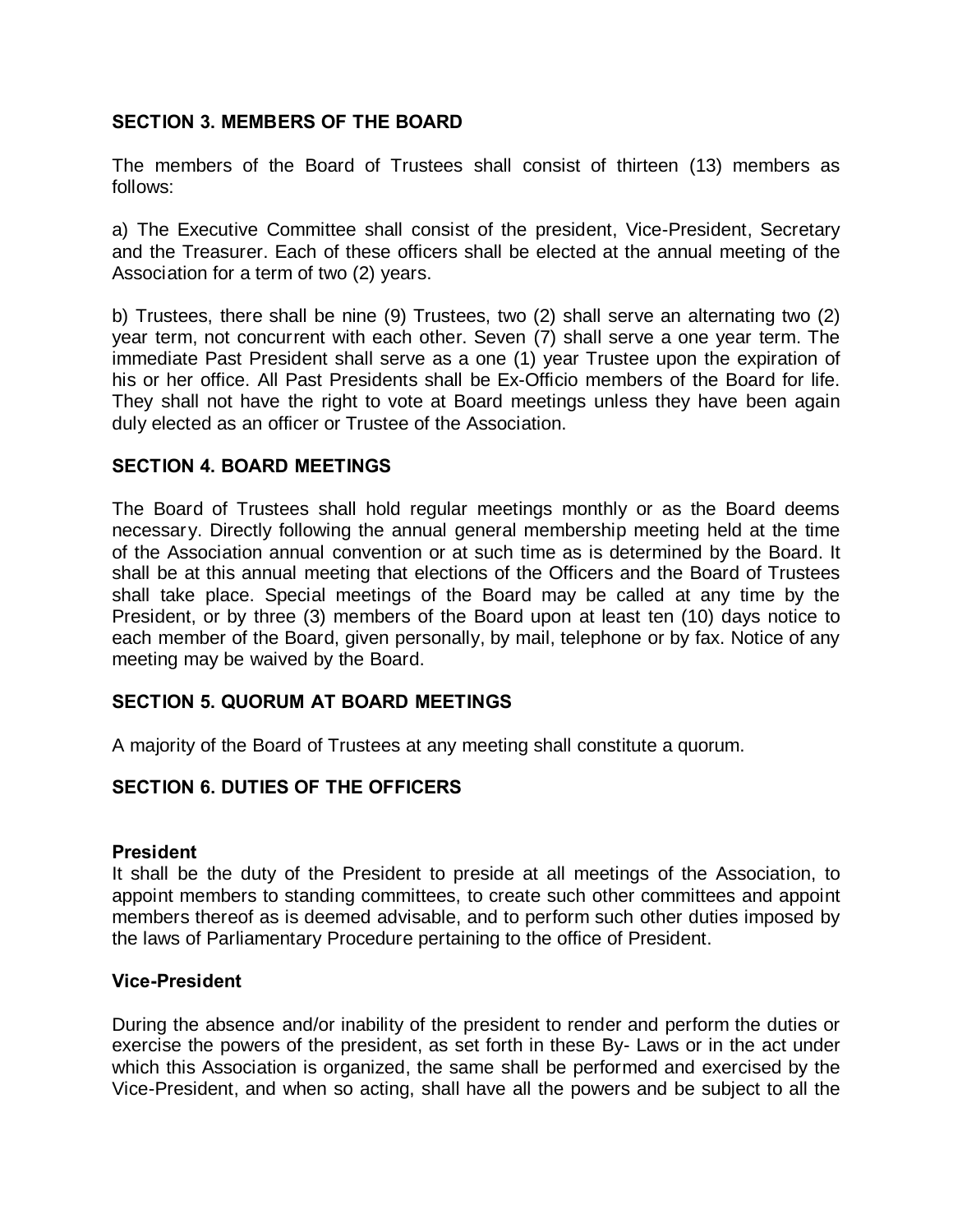responsibilities given to or imposed upon the President. The Vice-President shall act as coordinator for requests from the members for action by the Association.

## **Secretary**

The secretary shall keep the minutes of all the meetings of the Board of Trustees and the members in appropriate books. The Secretary shall give and serve all notices of the Association. The Secretary shall be the custodian of the records and correspondence and of the Seal, and affix the latter when required. The Secretary shall keep a list of members so as to show their designation as a member, alphabetically arranged as their respected place of business and place of residence, their post office addresses and shall keep a file of membership applications.

The Secretary shall sign all membership certificates, along with the President. The Secretary shall present to the Board of Trustees at their regular meetings, all communications addressed to the Secretary officially by the President or any officer or member of the Association. The Secretary shall attend to all correspondence and perform all the duties incident to the office of the Secretary.

## **Treasurer**

The Treasurer shall have charge of and be responsible for the maintenance of adequate books of account for the Association, have charge and custody of all funds and securities of the Association, and be responsible for the receipt and disbursement thereof, and perform all duties incident to the office of Treasurer and such other duties as may be assigned to him/her by the President of the Board of Trustees. With the approval of the Board of Trustees, the Treasurer may delegate specified duties to an assistant Treasurer or other person for the effective conduct of the affairs of the Association.

The Treasurer shall render a statement of the condition of the finances of the Association at each regular meeting of the Board of Trustees, at such other times as shall be required, and a full financial report at the annual meeting of the members.

#### **SECTION 7. ELECTION**

The Officers and Trustees of the Association shall be elected by a ballot at the annual general membership meeting held at the time of the Association annual convention, and shall hold office until their successors are elected. The Officers' and Trustees' term of office shall commence at the completion of the elections for such Officers and Trustees at the annual meeting.

#### **SECTION 8. RESIGNATION**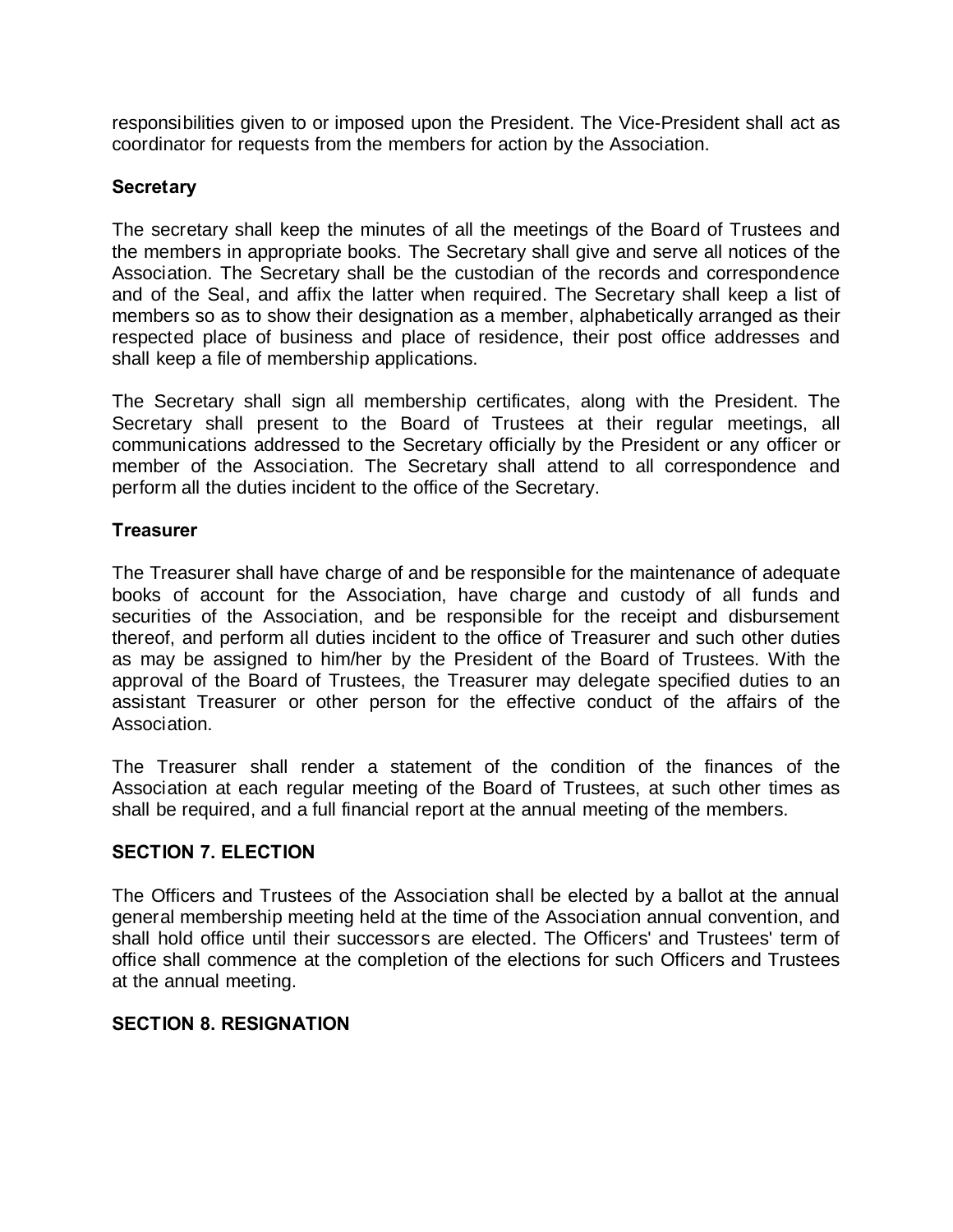The resignation of any Officer or Trustee shall be tendered to the Board of Trustees. If, in the opinion of the Board of Trustees, an Officer or Trustee becomes delinquent in his duties, his resignation shall be requested.

#### **SECTION 9. VACANCIES**

If any vacancy shall occur in any office in the Board of Trustees by reason of resignation, death, or otherwise, the Board of Trustees shall appoint a qualified voting member of the Association to fill such vacancy until the following regular general membership meeting.

#### **ARTICLE IV**

#### **ANNUAL MEMBERSHIP MEETINGS**

#### **SECTION 1.**

The Annual meeting of the Association, at which members of the Board of Trustees and Officers shall be elected, shall be held at the time of the Association annual convention each year, or such time and place as shall be selected by the Board of Trustees in accordance with the provisions of these By-Laws. The Board of Trustees of the Association shall present a complete report of the activities of the Association for the preceding year. Such reports may be waived by the vote of the membership at said meeting.

#### **SECTION 2. SPECIAL MEETINGS**

In addition to the annual general membership meeting, the President shall, with the approval of the Board of Trustees, call at least one (1) other general meeting as as many other additional meetings as the Board deems necessary.

#### **SECTION 3. NOTICES**

Notices of all meetings of the Association shall be sent by mail or by electronic mail to each member at least two (2) weeks before the date of such meeting and shall state the time, date, and the place and the purposes thereof. The failure of notice to any individual member shall not affect the validity of any business transacted at any meeting for which notice was mailed to at least a majority of the voting membership.

#### **SECTION 4. QUORUM**

Twenty percent (20%) of the voting membership of the Association shall constitute a quorum for all voting purposes at a general membership meeting except for alterations or amendments to the By-Laws as defined in Article IX.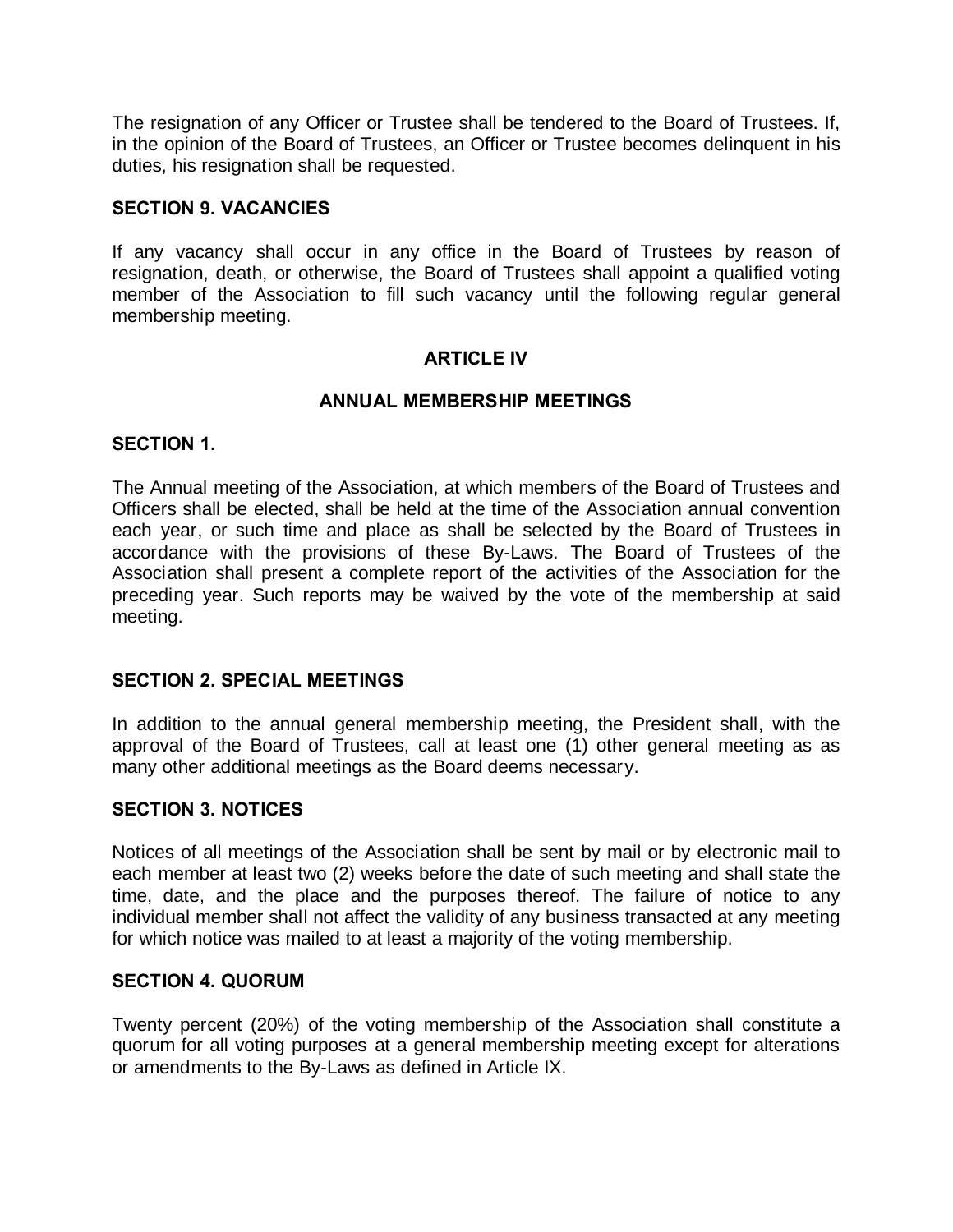## **SECTION 5. WAIVER OF NOTICE**

Notice of any meeting described by these By-Laws may be waived in writing or by electronic mail by any voting member.

## **SECTION 6. PROXY VOTE**

All voting members in good standing shall have the privilege of voting by proxy. A proxy vote may be used only in voting for the change and amendments to the By-Laws of the Association, providing that the said proxy is given to another voting member in good standing, and presented to the Secretary of the Association prior to the voting.

Proxy shall consist of:

- 1. Date of the General Membership Meeting for which the proxy is valid.
- 2. Name of the voting member to whom proxy is given.
- 3. Signature of the voting member authorizing the proxy.
- 4. Voting member authorizing the proxy shall vote Aye or Nay.

Failure to comply with these requirements shall render the proxy invalid.

## **ARTICLE V DUES AND FINANCES**

#### **SECTION 1. AMOUNT, DELINQUENCY**

The amount of the annual dues for all classifications of membership shall be set by the Board of Trustees, with the approval of a majority of the voting membership present at any general membership meeting. Dues are payable annually. Dues notices shall be sent out by the Treasurer of the Association by January 1 by mail or electronic mail and shall be considered in arrears thirty (30) days after same. If the dues of any member be unpaid at the time of the next general membership meeting, he shall not be in good standing. At such time as a member shall be thirty (30) days in arrears, the Treasurer of the Association shall by mail or electronic mail a notice of delinquency. If the dues of any member be not paid within thirty (30) days of such notice of delinquency, his membership shall automatically terminate on that date by reason of nonpayment.

#### **SECTION Ia. WAIVER OF DUES**

The Executive Committee, after investigating, has the power to waive dues and assessments of a member for hardship or any other reason it deems proper.

#### **SECTION 2. REINSTATEMENT OF MEMBERSHIP**

The Executive Committee shall have the power to designate the amount of back dues and assessments to be paid by any person applying for reinstatement.

## **SECTION 3. DEPOSIT OF FUNDS**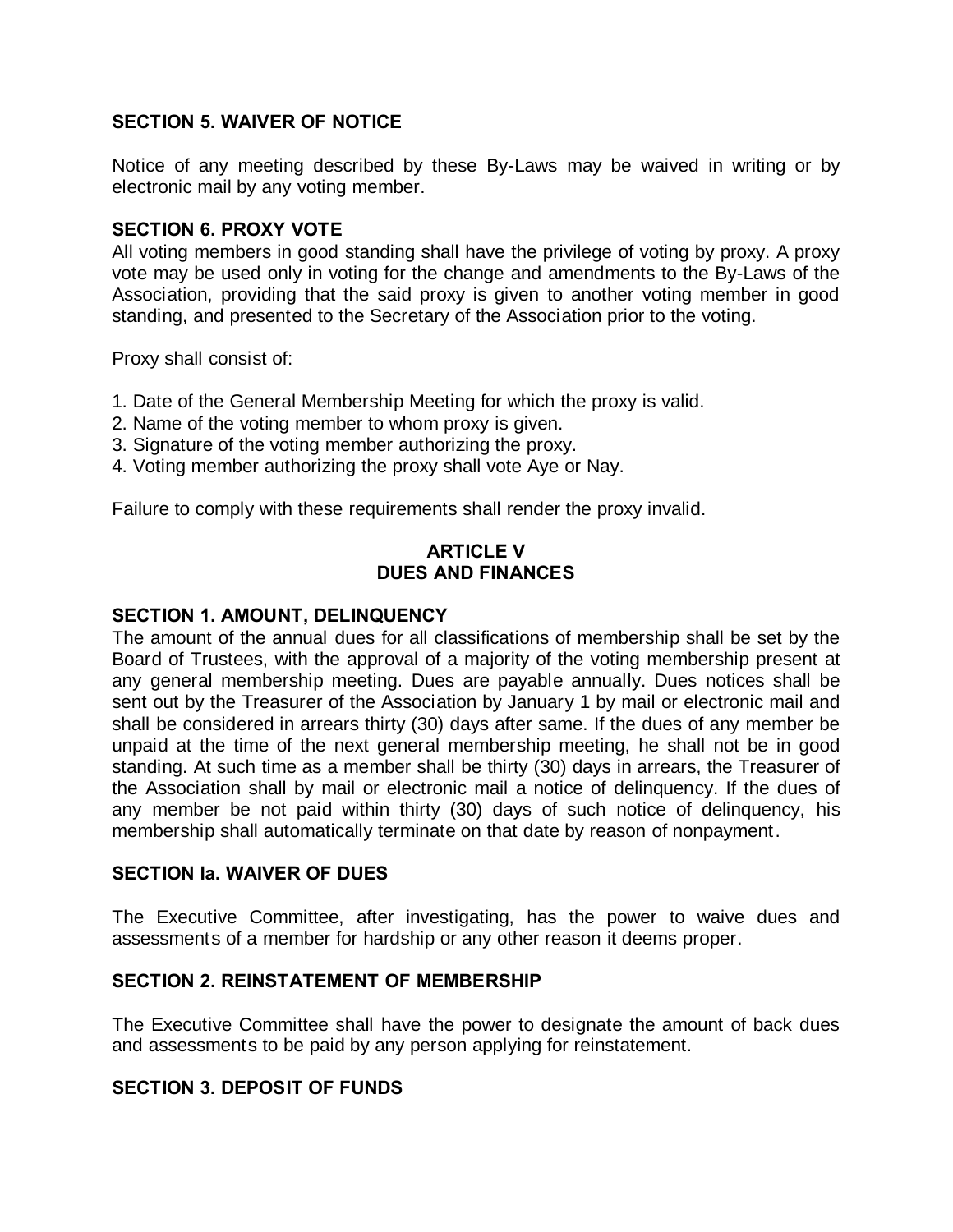The funds of the Association shall be deposited or kept in a bank, trust company or savings and loan institution. Such funds shall be disbursed upon the order or orders of not less than two (2) Officers of the Association as may be approved by the Board of Trustees.

## **SECTION 4. FISCAL YEAR**

The fiscal year of the Association shall begin on January 1 of any year.

## **ARTICLE VI NOMINATING COMMITTEES**

The President shall appoint at the regular Board meeting two months prior to Election of Officers of each year a committee on nomination, consisting of three (3) voting members from the general membership to nominate candidates for Officers and Trustees. No Officer or Trustee shall be appointed to the committee of nomination.

The Chairman of the nominating committee shall report to the Secretary of the Association, by the October Board meeting, the slate of Officers and Trustees chosen by the nominating committee. The slate of Officers and/or Trustees shall then be presented to the voting membership of the Associating in writing by mail or electronic mail thirty (30) days before the General Membership meeting.

Nominations for Officers and Trustees can be made from the floor of the General Membership meeting, by any voting member in good standing, in addition to that made by the appointed Nominating Committee.

#### **ARTICLE VII STANDING COMMITTEES**

The President shall designate, at the annual meeting, the Chairman of each standing committee. The Vice-President shall act as liaison between the President and the standing committees and shall instruct all committee chairman as to the duties of the committees as desired by the President. The Vice- President shall report to the President on the activities of all standing committees regularly.

The following shall be the Standing Committees of the Association:

- 1. Membership
- 2. State and Federal Agencies
- 3. Ethics
- 4. State Board Liaison
- 5. Education
- 6. Legislative
- 7. Meeting Arrangements